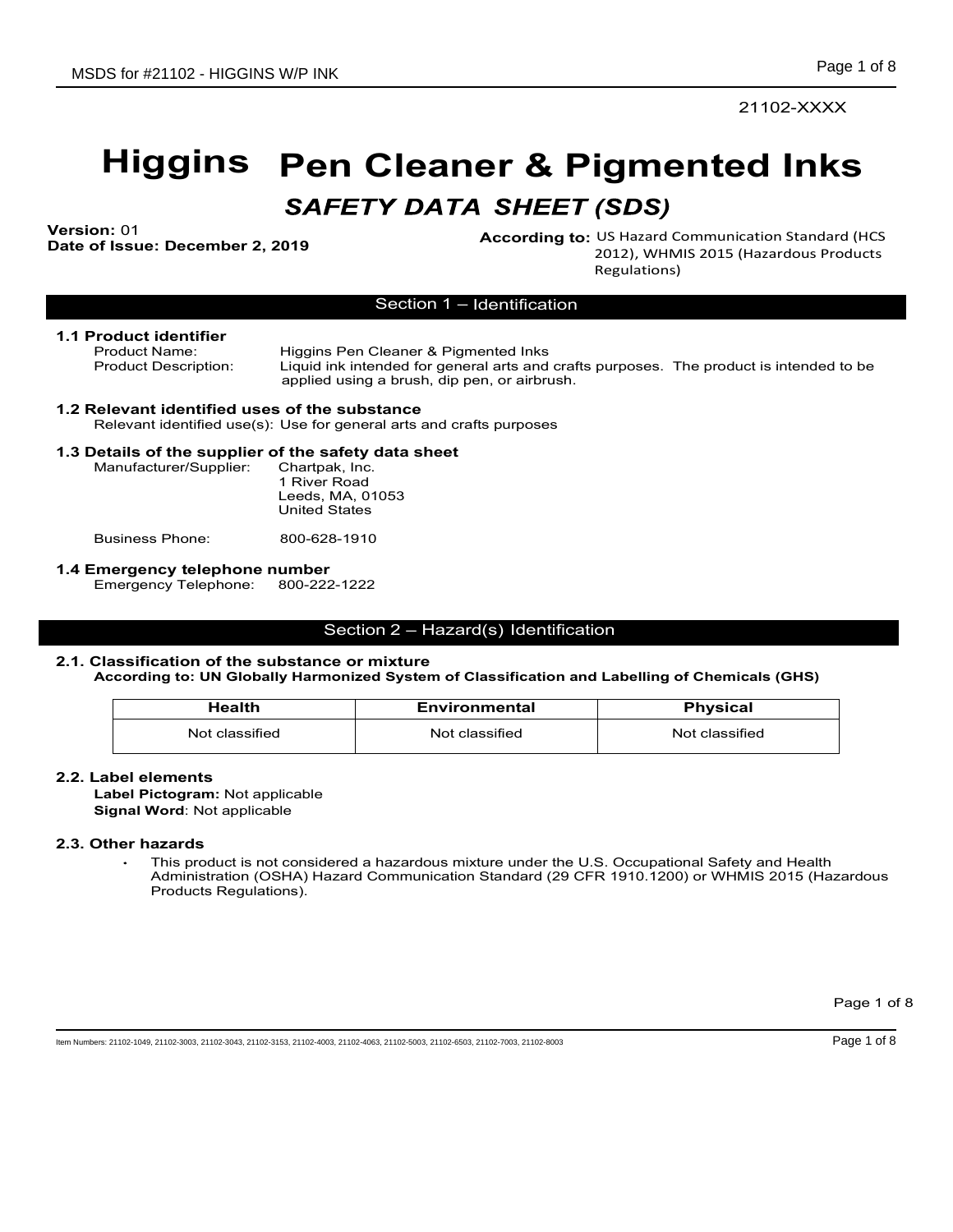| MSDS for #21102 - HIGGINS W/P INK                                                                                                                                                                                     |                                                      |            |              | Page 2 of 8 |
|-----------------------------------------------------------------------------------------------------------------------------------------------------------------------------------------------------------------------|------------------------------------------------------|------------|--------------|-------------|
|                                                                                                                                                                                                                       |                                                      |            |              |             |
|                                                                                                                                                                                                                       |                                                      |            |              |             |
|                                                                                                                                                                                                                       | Section 3 - Composition / Information on Ingredients |            |              |             |
| <b>Hazardous Components</b>                                                                                                                                                                                           |                                                      |            |              |             |
| <b>Chemical Name</b>                                                                                                                                                                                                  | CAS No.                                              | EINECS No. | % Weight     |             |
| Carbon black                                                                                                                                                                                                          | 1333-86-4                                            | 215-609-9  | $0\% - 2.85$ |             |
| Sodium borate                                                                                                                                                                                                         | 1303-96-4                                            | 603-411-9  | 0% - 0.199%  |             |
| The exact percentage (concentration) of composition of the product has been withheld as trade secrets                                                                                                                 |                                                      |            |              |             |
|                                                                                                                                                                                                                       | Section 4 - First-Aid Measures                       |            |              |             |
| 4.1 Description of first aid measures<br>Eye contact: No specific first aid measures are required. As a precaution, remove contact lenses, if worn, and flush<br>eyes with water. Seek medical attention if in doubt. |                                                      |            |              |             |
| <b>Skin contact:</b> No specific first aid measures are required. Seek medical attention if in doubt.                                                                                                                 |                                                      |            |              |             |
| Inhalation: No specific first aid measures are required. If exposed to excessive levels of material in the air, move the<br>exposed person to fresh air. Seek medical attention if in doubt.                          |                                                      |            |              |             |
| Ingestion: No specific first aid measures are required. Rinse mouth with water. Do not induce vomiting. Never give<br>anything by mouth to an unconscious person. Seek medical attention if in doubt.                 |                                                      |            |              |             |
| 4.2 Most important symptoms and effects, both acute and delayed<br>Refer to Section 11 - Toxicological Information.                                                                                                   |                                                      |            |              |             |
| 4.3 Indication of any immediate medical attention and special treatment needed<br>Not required                                                                                                                        |                                                      |            |              |             |
|                                                                                                                                                                                                                       | Section 5 - Fire-Fighting Measures                   |            |              |             |
| 5.1 Extinguishing media<br>Suitable Extinguishing Media: Use extinguishing media suitable for surrounding area if material is involved in a fire<br>(e.g., water fog, foam, dry chemical or carbon dioxide)           |                                                      |            |              |             |
| <b>Unsuitable Extinguishing Media: None known</b>                                                                                                                                                                     |                                                      |            |              |             |

The exact percentage (concentration) of composition of the product has been withhe<br>
Section 4 – First-Aid Measures<br>
Description of first aid measures are required. As a precaution, remove co<br>
eyes with water. Seek medical Section 4 - First-Alid Measures<br>
Eye contact: No specific first aid measures are required. As a precaution, remove contact lenses, if<br>
yey contact: No specific first aid measures are required. Seek medical attention if in

Sudion of the product has been withheld as trackets<br>
Subsequent in the subsequent of the product has been withheld as trade secrets<br>
Secription of first aid measures<br>
Eye contact: No specific first aid measures are require Eye contact: No specific first aid measures are required. As a precaution, remove contact lenses, if wom, and flush<br>Skin contact: No specific first aid measures are required. Seek medical attention if in doubt.<br>
Skin conta measures are required. Rinse mouth with water. Do not induce vomiting. Never give<br>
accious person. Seek medical attention if in doubt.<br>
2 and effects, both acute and delayed<br>
xixicological Information.<br>
te medical attentio

d in a fire<br>Page 2 of 8<br>Page 2 of 8 5.1 Extinguishing media<br>Suitable Extinguishing Media: Use extinguishing media suitable for surrounding area if material is involved in a fire 4.2 Most important symptoms and offects, both acute and delayed<br>
Refer to Section 11 - Toxicological information.<br>
4.3 Indication of any immediate medical attention and special treatment needed<br>
Not required<br>
Section 5 – F Most important symptoms and effects, both acute and delayed<br>
Personal Precomposition<br>
Personal Precautions: Observe PPE advice in Section 8 – Fire-Fighting Measures<br>
Extinguishing media<br>
Section 8 – Fire-Fighting Measures<br>

# 5.2 Special hazards arising from the substance or mixture

# 5.3 Advice for firefighters

Not available

Emergency Procedures: Wear suitable protective clothing and gloves.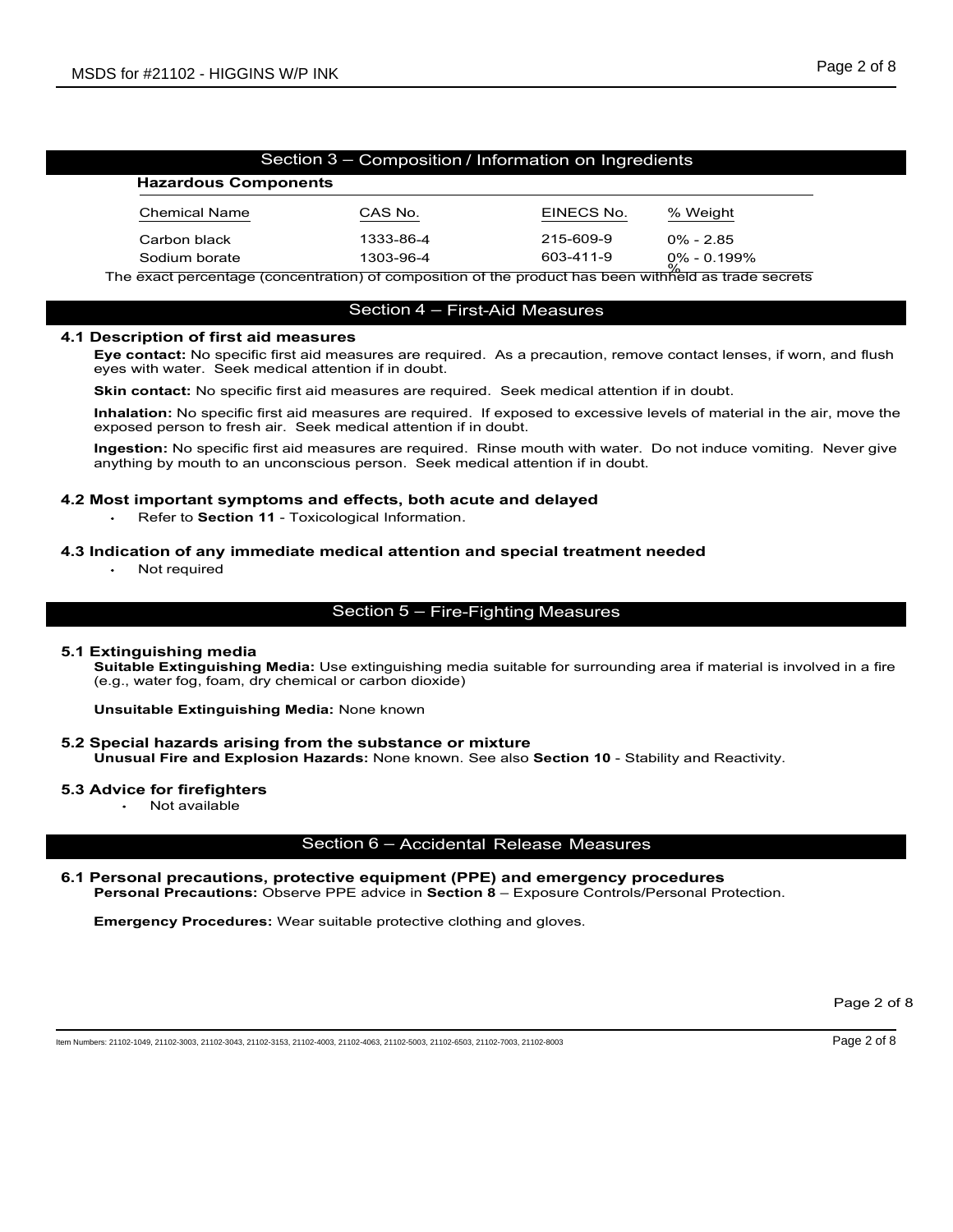# 6.2 Environmental precautions:

# 6.3 Methods and material for containment and cleaning up

Prevent entry and contact with soil, drains, sewers, and waterways. Inform relevant<br>Prevent entry and contact with soil, drains, sewers, and waterways. Inform relevant<br>local/regional/national/international authorities.<br>**s** 21102 - HIGGINS W/P INK<br>
Page 3 of 8<br>
Prevent entry and contact with soil, drains, sewers, and waterways. Inform relevant<br>
Iocal/regional/national/international authorities.<br> **s and material for containment and cleaning up** Containmental precautions:<br>
Container and contact with soil, drains, sewers, and waterways. Inform relevant<br>
Containment entry and contact with soil, drains, sewers, and waterways. Inform relevant<br>
Methods and material for Containment/Clean-up Measures: Contain spill if safe to do so. Collect recoverable product and place in a designated container for disposal. Dispose of contents/container in accordance with local/regional/national/international regulations. Page 3 of 8<br>
Prevent entry and contact with soil, drains, sewers, and waterways. Inform relevant<br>
Frevent entry and contact with soil, drains, sewers, and waterways. Inform relevant<br>
stand material for containment and Clea

# 6.4 Reference to other sections

# 7.1 Precautions for safe handling

Page 3 of 8<br>
The montal procesutions:<br>
The metal procesutions:<br>
The metal of the contamination and smoking in work areas is and waterways. Inform relevant<br>
Celeviragional/mational/international authorities.<br> **Eartim and sm** clothing and protective equipment before entering eating areas. Use normal measures for prevention of fire.<br>Refer to Section 8 - Exposure Controls/Personal Protection Page 3 c<br>
Referred Interactions:<br>
Provent entry and contract with soil, drains, sewers, and waterways. Inform relevant<br>
Referred interpret controls and material for contrating and introduce<br>
and material for controlsing an MSDS for #21102 - HIGGINS W/P INK<br>
Frage 3 of 8<br>
2.2 Environmental precautions:<br>
Frageties and material for containment incompatibilities incompatibles.<br>
5.3 Methods and material for containment and cleaning up<br>
Containmen **Example 12**<br>
Store in a contact with soil, drains, sewers, and waterways. Inform relevant<br>
Decayting in a close of the containment and close the figure of the container of the container in a container in a container in a Internal precautions:<br>
Prevent entry and contact with soil, drains, sewers, and waterways. Inform relevant<br>
Diocalize gional material for containment and cleaning up<br>
memorives and material for containment and cleaning up<br> Page 3 of 8<br>Page 3 of 8<br>International authorities.<br>Antana authorities.<br>Antana authorities.<br>Contain spill if safe to do so. Collect recoverable product and place in a<br>Constant spill if safe to do so. Collect recoverable pro

# 7.3 Specific end use(s)

# 8.1 Control Parameters:

|                                                                                                                                    | local/regional/hational/international authorities.         |                |                                                                                                         |                                                                                                                                                                                                                                                                                                                                                                 |
|------------------------------------------------------------------------------------------------------------------------------------|------------------------------------------------------------|----------------|---------------------------------------------------------------------------------------------------------|-----------------------------------------------------------------------------------------------------------------------------------------------------------------------------------------------------------------------------------------------------------------------------------------------------------------------------------------------------------------|
| 6.3 Methods and material for containment and cleaning up<br>local/regional/national/international regulations.                     |                                                            |                | designated container for disposal. Dispose of contents/container in accordance with                     | Containment/Clean-up Measures: Contain spill if safe to do so. Collect recoverable product and place in a                                                                                                                                                                                                                                                       |
| 6.4 Reference to other sections                                                                                                    |                                                            |                |                                                                                                         | Refer to Section 8 - Exposure Controls/Personal Protection and Section 13 - Disposal Considerations.                                                                                                                                                                                                                                                            |
|                                                                                                                                    |                                                            |                | Section 7- Handling and Storage                                                                         |                                                                                                                                                                                                                                                                                                                                                                 |
| 7.1 Precautions for safe handling                                                                                                  | Refer to Section 8 - Exposure Controls/Personal Protection |                |                                                                                                         | Eating, drinking and smoking in work areas is prohibited. Wash hands after use. Remove contaminated<br>clothing and protective equipment before entering eating areas. Use normal measures for prevention of fire.                                                                                                                                              |
| 7.2 Conditions for safe storage, including any incompatibilities storage                                                           |                                                            |                | Store in a closed suitable container in a cool, dry, well-ventilated area.                              |                                                                                                                                                                                                                                                                                                                                                                 |
| 7.3 Specific end use(s)                                                                                                            | Refer to Section 1.2 - Relevant identified uses.           |                |                                                                                                         |                                                                                                                                                                                                                                                                                                                                                                 |
|                                                                                                                                    |                                                            |                | Section 8- Exposure Controls / Personal Protection                                                      |                                                                                                                                                                                                                                                                                                                                                                 |
| 8.1 Control Parameters:                                                                                                            |                                                            |                |                                                                                                         |                                                                                                                                                                                                                                                                                                                                                                 |
| <b>Chemical Name</b>                                                                                                               | <b>CAS No.</b>                                             | % Weight       | <b>Agency</b>                                                                                           | <b>Exposure Limit and Type</b>                                                                                                                                                                                                                                                                                                                                  |
| Carbon black<br>(as particulates)                                                                                                  | 1333-86-4                                                  | $0\% - 2.85\%$ | <b>ACGIH</b><br><b>US OSHA</b><br><u>US NIOSH</u>                                                       | 3 mg/m3 TWA (inhalable fraction)<br>$3.5 \,\mathrm{mg/m}$ TWA<br>$3.5$ mg/m $3$ TWA                                                                                                                                                                                                                                                                             |
|                                                                                                                                    |                                                            |                |                                                                                                         |                                                                                                                                                                                                                                                                                                                                                                 |
| <b>8.2 Exposure Controls:</b><br>Appropriate engineering controls                                                                  |                                                            |                |                                                                                                         |                                                                                                                                                                                                                                                                                                                                                                 |
| exposure limits.                                                                                                                   |                                                            |                |                                                                                                         | Use ventilation or other engineering controls to maintain airborne concentrations below occupational                                                                                                                                                                                                                                                            |
| 8.3 Personal Protective Equipment                                                                                                  |                                                            |                |                                                                                                         |                                                                                                                                                                                                                                                                                                                                                                 |
|                                                                                                                                    |                                                            |                | Note: Consider the concentration and amount of product at the workplace when selecting PPE.             |                                                                                                                                                                                                                                                                                                                                                                 |
|                                                                                                                                    |                                                            |                |                                                                                                         | Respiratory: Avoid conditions that would create fine mists. If necessary, refer to appropriate regulatory standards.                                                                                                                                                                                                                                            |
| to appropriate regulatory standards.                                                                                               |                                                            |                |                                                                                                         | Eyes/Face: No special eye protection is generally required. Wear safety glasses with side shields, chemical goggles,<br>or complete facial protection if operating conditions create mists that are not adequately controlled. If necessary, refer                                                                                                              |
|                                                                                                                                    |                                                            |                |                                                                                                         | Hands/Skin: No special hand or skin protection is generally required. Consider the concentration and amount of<br>material at the specific workplace. Wear protective clothing if engineering controls or work practices are not adequate<br>to prevent significant skin contact. Protective measures may include general protective gloves (e.g., light weight |
| rubber gloves). If necessary, refer to appropriate regulatory standards.                                                           |                                                            |                |                                                                                                         |                                                                                                                                                                                                                                                                                                                                                                 |
|                                                                                                                                    |                                                            |                | <b>Body:</b> No specific clothing is required. If necessary, refer to appropriate regulatory standards. |                                                                                                                                                                                                                                                                                                                                                                 |
|                                                                                                                                    |                                                            |                |                                                                                                         | Page 3 of 8                                                                                                                                                                                                                                                                                                                                                     |
| em Numbers: 21102-1049, 21102-3003, 21102-3043, 21102-3153, 21102-4003, 21102-4063, 21102-5003, 21102-6503, 21102-7003, 21102-8003 |                                                            |                |                                                                                                         | Page 3 of 8                                                                                                                                                                                                                                                                                                                                                     |

# 8.2 Exposure Controls:

# Appropriate engineering controls

Transfer Controllering Controllering Search<br>
The School of School School School School School School School School School School School School School School School School School School School School School School School Sc material at the specific workplace. Wear protective clothing if engineering controls or work practices are not adequate<br>to prevent significant skin contact. Protective measures may include general protective gloves (e.g.,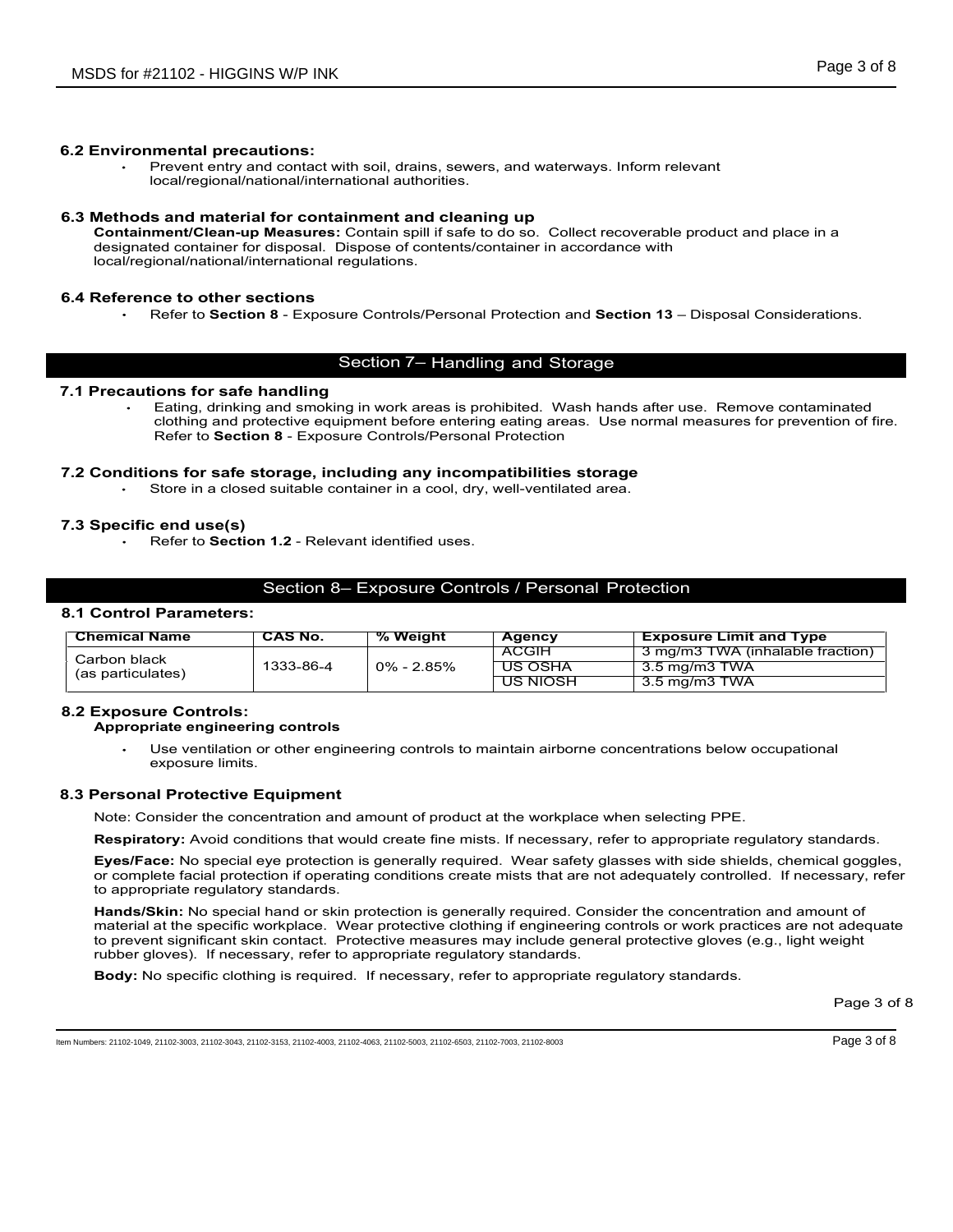# Thermal Hazards: None known Environmental Exposure Controls: Not available

# 9.1 Information on basic physical and chemical properties

| MSDS for #21102 - HIGGINS W/P INK                            |                                         |                                                                                  |                                  | Page 4 of 8 |
|--------------------------------------------------------------|-----------------------------------------|----------------------------------------------------------------------------------|----------------------------------|-------------|
|                                                              |                                         |                                                                                  |                                  |             |
|                                                              |                                         |                                                                                  |                                  |             |
| <b>Thermal Hazards: None known</b>                           |                                         |                                                                                  |                                  |             |
| <b>Environmental Exposure Controls: Not available</b>        |                                         |                                                                                  |                                  |             |
|                                                              |                                         |                                                                                  |                                  |             |
|                                                              |                                         | Section 9 - Physical and Chemical Properties                                     |                                  |             |
|                                                              |                                         |                                                                                  |                                  |             |
| 9.1 Information on basic physical and chemical properties    |                                         |                                                                                  |                                  |             |
|                                                              |                                         | Note: The data below are typical values and do not constitute a specification.   |                                  |             |
| Appearance:                                                  |                                         | <b>Partition Coefficient</b>                                                     |                                  |             |
| <b>Physical state:</b><br>Color:                             | Liquid<br>Various                       | n-octanol/water:<br><b>Auto-ignition</b>                                         | Not available                    |             |
| <b>Odor/Odor threshold:</b>                                  | Not available                           | temperature:                                                                     | Not applicable                   |             |
| pH (as supplied):                                            | 6.7                                     | <b>Decomposition</b><br>temperature:                                             | Not available                    |             |
| <b>Melting/freezing point:</b>                               | Not available                           | <b>Viscosity:</b>                                                                | Not applicable                   |             |
| <b>Boiling point/range:</b><br><b>Flash point:</b>           | Not available<br>Not applicable         | <b>Molecular weight:</b><br>Taste:                                               | Not available<br>Not available   |             |
| <b>Evaporation rate:</b>                                     | Not available                           | <b>Explosive properties:</b>                                                     | Not available                    |             |
| <b>Flammability:</b><br><b>Upper/lower explosive</b>         | Not applicable                          | <b>Oxidizing properties:</b>                                                     | Not available                    |             |
| limits:                                                      | Not applicable<br>Not available         | <b>Surface tension:</b><br><b>Volatile component:</b>                            | Not applicable                   |             |
| Vapor pressure:<br><b>Water solubility:</b>                  | <b>Insoluble</b>                        | Gas group:                                                                       | Not applicable<br>Not applicable |             |
| Vapor density (Air = 1):<br><b>Specific gravity (Water =</b> | Not available                           | pH (as solution):                                                                | Not applicable                   |             |
| 1):                                                          | Not available                           | VOC:                                                                             | Not applicable                   |             |
| <b>Relative density:</b>                                     | Not available                           | Particle size range:                                                             | Not available                    |             |
| 9.2 Other information<br>No further data available           |                                         |                                                                                  |                                  |             |
|                                                              |                                         | Section 10 - Stability and Reactivity                                            |                                  |             |
|                                                              |                                         |                                                                                  |                                  |             |
| 10.1 Reactivity                                              |                                         | This material is considered stable under normal handling and storage conditions. |                                  |             |
|                                                              |                                         |                                                                                  |                                  |             |
| 10.2 Chemical stability<br>$\bullet$ .                       |                                         | This material is considered stable under normal handling and storage conditions. |                                  |             |
|                                                              |                                         |                                                                                  |                                  |             |
| 10.3 Possibility of hazardous reactions                      | Hazardous polymerization will not occur |                                                                                  |                                  |             |
|                                                              |                                         |                                                                                  |                                  |             |
| 10.4 Conditions to avoid                                     | Heat, flames, sparks, ignition sources  |                                                                                  |                                  |             |
| 10.5 Incompatible materials                                  |                                         |                                                                                  |                                  |             |
| Strong oxidizing agents                                      |                                         |                                                                                  |                                  |             |
| 10.6 Hazardous decomposition products                        |                                         |                                                                                  |                                  |             |
| None known                                                   |                                         |                                                                                  |                                  |             |
|                                                              |                                         |                                                                                  |                                  | Page 4 of 8 |
|                                                              |                                         |                                                                                  |                                  |             |

# **9.2 Other information**<br>No further data available

# 10.1 Reactivity

# 10.2 Chemical stability

# 10.3 Possibility of hazardous reactions

# 10.4 Conditions to avoid

# 10.5 Incompatible materials

# 10.6 Hazardous decomposition products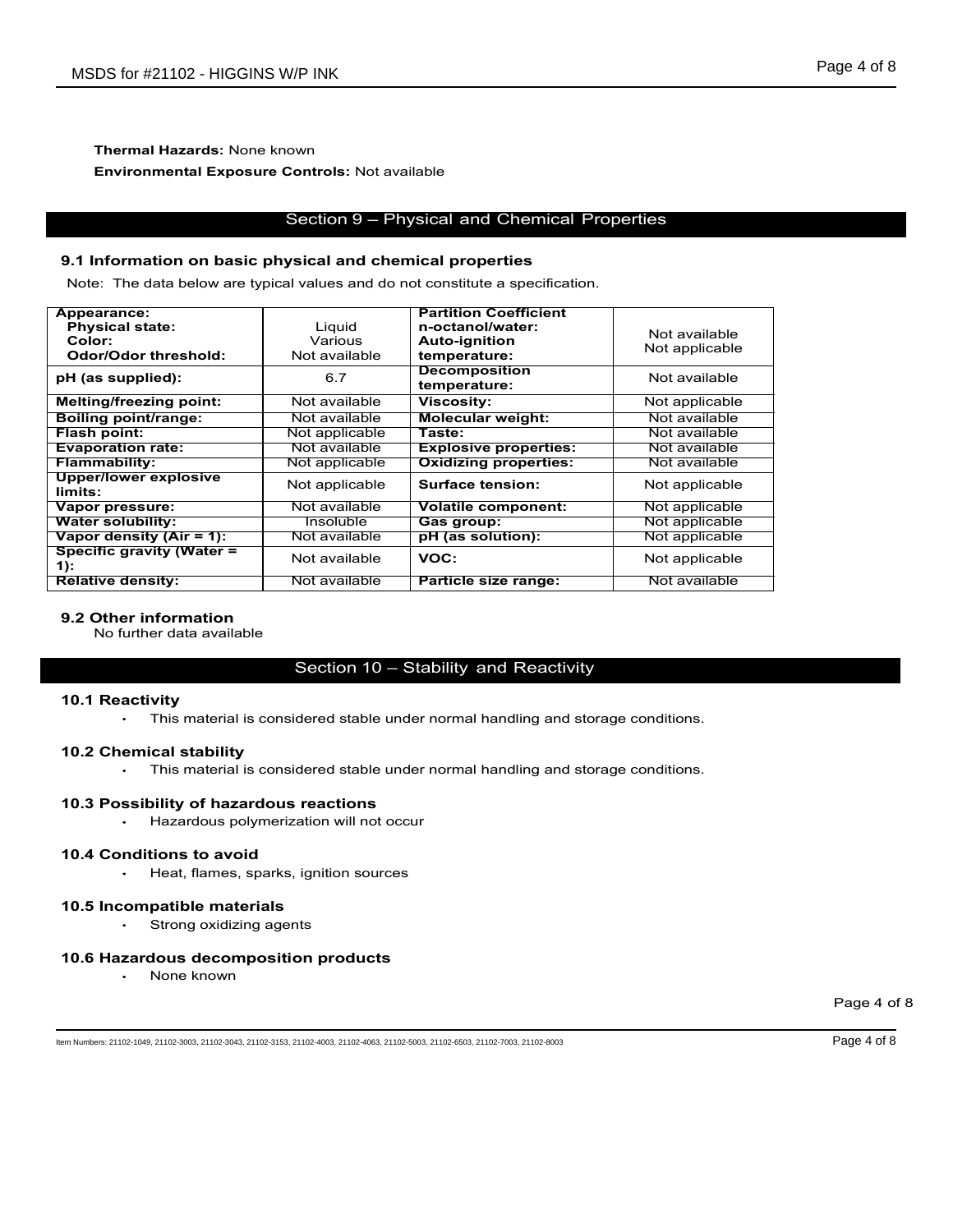|                                                                        | MSDS for #21102 - HIGGINS W/P INK                 |                                                                                                           | Page 5 of 8                                                                                                                                                                                                                                                                                                                |
|------------------------------------------------------------------------|---------------------------------------------------|-----------------------------------------------------------------------------------------------------------|----------------------------------------------------------------------------------------------------------------------------------------------------------------------------------------------------------------------------------------------------------------------------------------------------------------------------|
|                                                                        |                                                   |                                                                                                           |                                                                                                                                                                                                                                                                                                                            |
|                                                                        |                                                   |                                                                                                           |                                                                                                                                                                                                                                                                                                                            |
|                                                                        |                                                   |                                                                                                           |                                                                                                                                                                                                                                                                                                                            |
|                                                                        |                                                   | Section 11 - Toxicological Information<br>Likely routes of exposure: Skin contact, inhalation of droplets |                                                                                                                                                                                                                                                                                                                            |
|                                                                        | Potential signs and symptoms of:                  |                                                                                                           |                                                                                                                                                                                                                                                                                                                            |
| <b>Acute oral toxicity:</b>                                            |                                                   | Practically non-toxic based on available data.                                                            |                                                                                                                                                                                                                                                                                                                            |
| <b>Acute dermal toxicity:</b>                                          |                                                   | Practically non-toxic based on animal studies and available data.                                         |                                                                                                                                                                                                                                                                                                                            |
| <b>Acute inhalation toxicity:</b><br><b>Skin corrosion/irritation:</b> |                                                   |                                                                                                           | Insufficient and/or no data identified for the components in this product.<br>The components in this product are not irritating to the skin based on animal                                                                                                                                                                |
|                                                                        | Serious eye damage/irritation:                    | studies and available data.                                                                               | The components in this product are not irritating to the eyes based on animal                                                                                                                                                                                                                                              |
|                                                                        |                                                   | studies and available data.                                                                               |                                                                                                                                                                                                                                                                                                                            |
|                                                                        | Respiratory or skin sensitization:                | and/or animal studies.                                                                                    | The components in this product are not sensitizing to the skin based on human                                                                                                                                                                                                                                              |
| <b>Mutagenicity:</b>                                                   |                                                   | and ACGIH.                                                                                                | No components are classified with respect to mutagenicity by the IARC, NTP,                                                                                                                                                                                                                                                |
| <b>Carcinogenicity:</b>                                                |                                                   | respect to carcinogenicity by the IARC, NTP, and ACGIH.                                                   | Carbon black (CAS No. 1333-86-4) particulates are classified as possibly<br>carcinogenic to humans (Category 2); No other components are classified with                                                                                                                                                                   |
| <b>Reproductive Toxicity:</b>                                          |                                                   | 4.5% do not pose a reproductive toxicity concern.                                                         | Sodium borate (CAS No. 1303-96-4) is classified as a possible reproductive<br>toxicant to humans (Category 1B) . According to GHS, products with less than                                                                                                                                                                 |
| Specific target organ toxicity<br>(single exposure):                   |                                                   | based on human and/or animal studigards                                                                   | The components in this productare not specific target organ toxicity                                                                                                                                                                                                                                                       |
| Specific target organ toxicity<br>(repeated exposure):                 |                                                   |                                                                                                           | Repeated or prolonged inhalation of carbon black (CAS No. 1333-86-4)<br>particulates may damage or impair the respiratory and pulmonary systems;<br>however, inhalation of carbon black as particulates is not anticipated given the<br>physical form of the product. Insufficient and/or no data identified for the other |
| <b>Aspiration hazard:</b>                                              |                                                   | components in this product.<br>information, human and/or animal studies.                                  | The components in this product are not aspiration hazards based on the available                                                                                                                                                                                                                                           |
| <b>References:</b>                                                     |                                                   |                                                                                                           |                                                                                                                                                                                                                                                                                                                            |
|                                                                        | ECHA. 2017. REACH Registered Substances Database. |                                                                                                           | U.S. National Library of Medicine. 2017. Toxicology Data Network (TOXNET) Database. National Institutes of Health (NIH).                                                                                                                                                                                                   |
|                                                                        |                                                   |                                                                                                           |                                                                                                                                                                                                                                                                                                                            |
|                                                                        |                                                   | Section 12 - Ecological Information                                                                       |                                                                                                                                                                                                                                                                                                                            |
| 12.1 Toxicity<br>$\bullet$                                             |                                                   |                                                                                                           | This product is not expected to be harmful or toxic to aquatic life. See ecotoxicity data for the hazardous                                                                                                                                                                                                                |
| <b>Chemical</b>                                                        | components below.<br><b>CAS No.</b>               | <b>Species</b>                                                                                            | <b>Test Results (mg/L)</b>                                                                                                                                                                                                                                                                                                 |
| Name                                                                   |                                                   | Fish [Danio rerio]                                                                                        | 96-hour LC50 = $10,000$                                                                                                                                                                                                                                                                                                    |
| Carbon Black                                                           | 1333-86-4                                         | Daphnia magna                                                                                             | 24-hour LC50 = $5,600$<br>$72$ -hour EC50 = 10,000                                                                                                                                                                                                                                                                         |
|                                                                        |                                                   | Algae                                                                                                     |                                                                                                                                                                                                                                                                                                                            |
|                                                                        | 12.2 Persistence and degradability                |                                                                                                           |                                                                                                                                                                                                                                                                                                                            |
|                                                                        |                                                   |                                                                                                           | Page 5 of 8                                                                                                                                                                                                                                                                                                                |
|                                                                        |                                                   |                                                                                                           |                                                                                                                                                                                                                                                                                                                            |

# 12.1 Toxicity

| Chemical<br><b>Name</b> | <b>CAS No.</b> | <b>Species</b>     | Test Results (mg/L)     |
|-------------------------|----------------|--------------------|-------------------------|
|                         |                | Fish [Danio rerio] | 96-hour LC50 = $10.000$ |
| Carbon Black            | 1333-86-4      | Daphnia magna      | 24-hour LC50 = 5,600    |
|                         |                | Algae              | 72-hour EC50 = 10.000   |

# 12.2 Persistence and degradability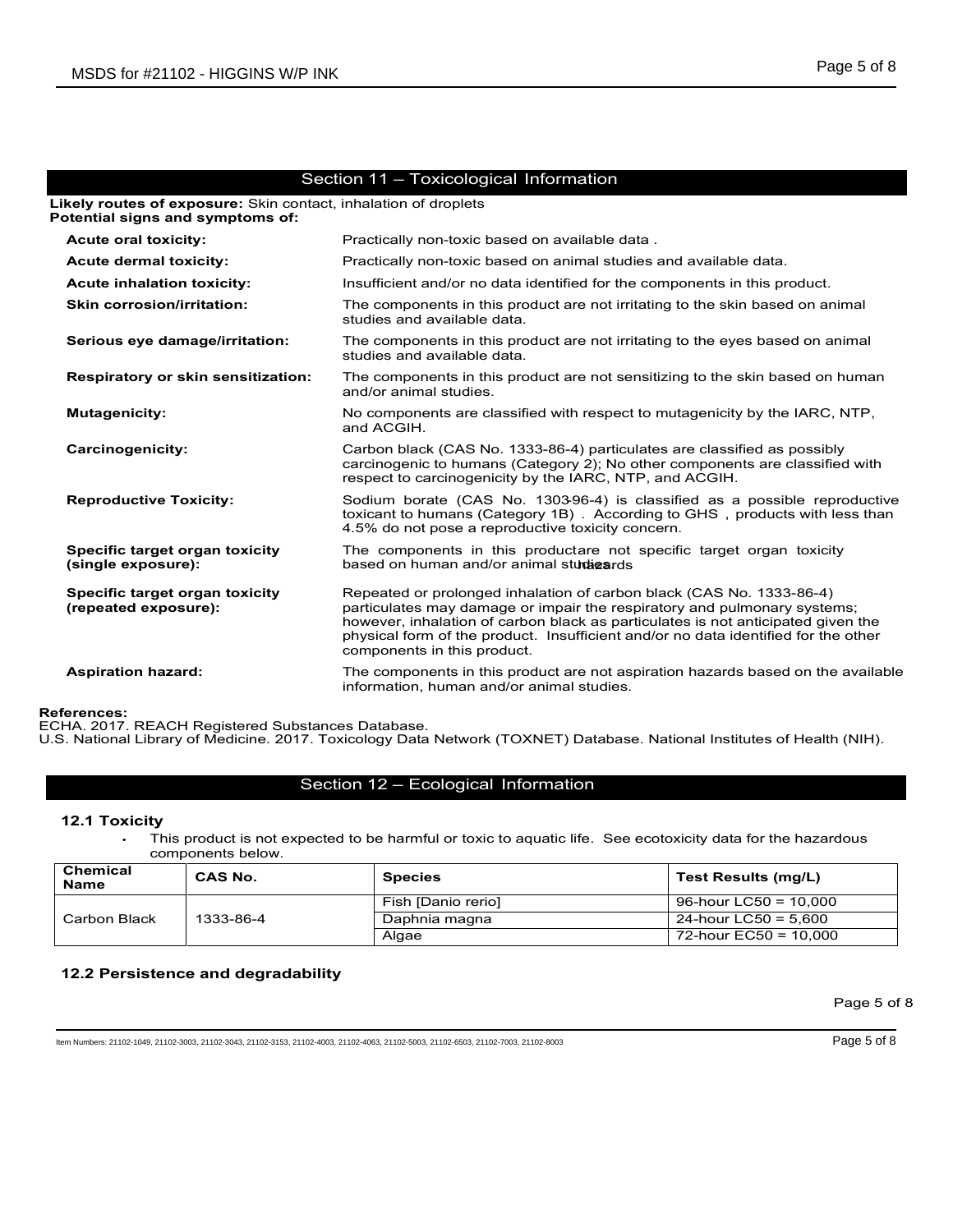# 12.3 Bioaccumulative potential

# 12.4 Mobility in Soil

# 12.5 Results of PBT and vPvB assessment

21102 - HIGGINS W/P INK<br>No data available<br>cu**mulative potential**<br>No data available<br>Sodium borate (CAS 1303-96-4) is partially soluble in water and may spread in the<br>Sodium borate (CAS 1303-96-4) is partially soluble in wat 21102 - HIGGINS W/P INK<br>No data available<br>translative potential<br>No data available<br>No data available<br>No data available<br>so of PBT and vPvB assessment<br>Sodium borate (CAS 1303-96-4) is partially soluble in water and may spread Source (Solid and available<br>
Solid and available<br>
Sodiata available<br>
Sodium borate (CAS 1303-96-4) is partially soluble in water and may spread in the aquatic environment. No<br>
Sodium borate (CAS 1303-96-4) is partially sol 21102 - HIGGINS W/P INK<br>No data available<br>cumulative potential<br>No data available<br>**y** in Soil<br>so data available<br>so of PBT and VPvB assessment<br>Sodium borate (CAS 1303-96-4) is partially soluble in water and may spread in the 21102 - HIGGINS W/P INK<br>No data available<br>ty in Soil<br>No data available<br>No data available<br>Softim borate (CAS 1303-96-4) is partially soluble in water and may spread in the aquation<br>Softim borate (CAS 1303-96-4) is partially

# 12.6 Other adverse effects

# References:

ECHA. 2019. REACH Registered Substances Database.

13.1 Waste treatment methods<br>Preparing wastes for disposal: Use product for its intended purpose or recycle if possible. Do not allow this material Preparing Wastern and a was a statistic or the disposal: Nobility in Solida available<br>
Preparent Words and available<br>
The disposalism of PBT and vPvB assessment<br>
The disposalism better (CAS 1303-96-4) is partially soluble to drain into several water into the based of a<br>
Since the data available<br> **Bioccommulative potential**<br> **Notify** in Soil<br>
Modia available<br> **Results of PBT and VPVB assessment**<br>
that available for the hazardous components.<br> to drain into sewers/water supplies. Dispose of waste in accordance with local, regional, national, and/or international regulations. PINK<br>
Section 13<br>
Section 13 – Disposal Considerations<br>
Section 13 – Disposal Considerations<br>
Section 13 – Disposal Considerations<br>
Section 13 – Disposal Considerations<br>
Section 13 – Disposal Considerations<br>
Section 13 – D

| No data available                                                                                                                                                                                                                                                                                                                                                                                                                                                                                                                                                                                                                                                                                                                                                                                                                                                                                                    |                                      |                 |                  |             |
|----------------------------------------------------------------------------------------------------------------------------------------------------------------------------------------------------------------------------------------------------------------------------------------------------------------------------------------------------------------------------------------------------------------------------------------------------------------------------------------------------------------------------------------------------------------------------------------------------------------------------------------------------------------------------------------------------------------------------------------------------------------------------------------------------------------------------------------------------------------------------------------------------------------------|--------------------------------------|-----------------|------------------|-------------|
| 12.3 Bioaccumulative potential<br>No data available                                                                                                                                                                                                                                                                                                                                                                                                                                                                                                                                                                                                                                                                                                                                                                                                                                                                  |                                      |                 |                  |             |
| 12.4 Mobility in Soil<br>• No data available                                                                                                                                                                                                                                                                                                                                                                                                                                                                                                                                                                                                                                                                                                                                                                                                                                                                         |                                      |                 |                  |             |
| 12.5 Results of PBT and vPvB assessment<br>Sodium borate (CAS 1303-96-4) is partially soluble in water and may spread in the aquatic environment. No<br>$\bullet$<br>data available for the hazardous components.                                                                                                                                                                                                                                                                                                                                                                                                                                                                                                                                                                                                                                                                                                    |                                      |                 |                  |             |
| 12.6 Other adverse effects<br>No further data available                                                                                                                                                                                                                                                                                                                                                                                                                                                                                                                                                                                                                                                                                                                                                                                                                                                              |                                      |                 |                  |             |
| ferences:                                                                                                                                                                                                                                                                                                                                                                                                                                                                                                                                                                                                                                                                                                                                                                                                                                                                                                            |                                      |                 |                  |             |
| HA. 2019. REACH Registered Substances Database.                                                                                                                                                                                                                                                                                                                                                                                                                                                                                                                                                                                                                                                                                                                                                                                                                                                                      |                                      |                 |                  |             |
|                                                                                                                                                                                                                                                                                                                                                                                                                                                                                                                                                                                                                                                                                                                                                                                                                                                                                                                      | Section 13 - Disposal Considerations |                 |                  |             |
| 13.1 Waste treatment methods<br>Preparing wastes for disposal: Use product for its intended purpose or recycle if possible. Do not allow this material<br>to drain into sewers/water supplies. Dispose of waste in accordance with local, regional, national, and/or international<br>regulations.                                                                                                                                                                                                                                                                                                                                                                                                                                                                                                                                                                                                                   |                                      |                 |                  |             |
|                                                                                                                                                                                                                                                                                                                                                                                                                                                                                                                                                                                                                                                                                                                                                                                                                                                                                                                      | Section 14 - Transport Information   |                 |                  |             |
| Note: This product is not regulated as dangerous goods for transport.                                                                                                                                                                                                                                                                                                                                                                                                                                                                                                                                                                                                                                                                                                                                                                                                                                                |                                      |                 |                  |             |
|                                                                                                                                                                                                                                                                                                                                                                                                                                                                                                                                                                                                                                                                                                                                                                                                                                                                                                                      | ADR/RID/ADNR/DOT                     | <b>IMO/IMDG</b> | <b>ICAO/IATA</b> |             |
| 14.1 UN number                                                                                                                                                                                                                                                                                                                                                                                                                                                                                                                                                                                                                                                                                                                                                                                                                                                                                                       | Not classified                       | Not classified  | Not classified   |             |
| 14.2 UN proper shipping name                                                                                                                                                                                                                                                                                                                                                                                                                                                                                                                                                                                                                                                                                                                                                                                                                                                                                         | Not classified                       | Not classified  | Not classified   |             |
| 14.3 Transport hazard class(es):                                                                                                                                                                                                                                                                                                                                                                                                                                                                                                                                                                                                                                                                                                                                                                                                                                                                                     | Not classified                       | Not classified  | Not classified   |             |
| 14.4 Packing group                                                                                                                                                                                                                                                                                                                                                                                                                                                                                                                                                                                                                                                                                                                                                                                                                                                                                                   | Not classified                       | Not classified  | Not classified   |             |
| <b>14.5 Environmental hazards</b>                                                                                                                                                                                                                                                                                                                                                                                                                                                                                                                                                                                                                                                                                                                                                                                                                                                                                    | None                                 | None            | None             |             |
| 14.6 Special precautions for user                                                                                                                                                                                                                                                                                                                                                                                                                                                                                                                                                                                                                                                                                                                                                                                                                                                                                    | None                                 | None            | None             |             |
| 14.7 Transport in bulk according to Annex<br>II of MARPOL 73/78 and the IBC Code                                                                                                                                                                                                                                                                                                                                                                                                                                                                                                                                                                                                                                                                                                                                                                                                                                     | Not applicable                       | Not applicable  | Not applicable   |             |
|                                                                                                                                                                                                                                                                                                                                                                                                                                                                                                                                                                                                                                                                                                                                                                                                                                                                                                                      |                                      |                 |                  |             |
|                                                                                                                                                                                                                                                                                                                                                                                                                                                                                                                                                                                                                                                                                                                                                                                                                                                                                                                      | Section 15 - Regulatory Information  |                 |                  |             |
| 15.1 Safety, health and environmental regulations/legislation specific for the substance or mixture                                                                                                                                                                                                                                                                                                                                                                                                                                                                                                                                                                                                                                                                                                                                                                                                                  |                                      |                 |                  |             |
| <b>United States</b><br><b>Federal Regulations:</b><br><b>Comprehensive Environmental Response and Liability Act of 1980 (CERCLA):</b><br>No components in this product are listed under CERCLA.<br><b>Clean Water Act (CWA):</b> No components in this product are listed as toxic pollutants.<br>Clean Air Act (CAA): No components in this product are listed under the CAA.<br><b>Superfund Amendments and Reauthorization Act (SARA) Title III Information:</b><br><b>SARA 302 Components:</b> No components in this product are subject to reporting requirements of S.302.<br><b>SARA 311/312 Hazards: No components in this product are SARA Hazards</b><br><b>SARA 313 Components:</b> No components in this product are subject to S.313.<br><b>Toxic Substances Control Act (TSCA):</b><br>All components in this product are listed on the non-confidential TSCA inventory.<br><b>State Regulations:</b> |                                      |                 |                  |             |
|                                                                                                                                                                                                                                                                                                                                                                                                                                                                                                                                                                                                                                                                                                                                                                                                                                                                                                                      |                                      |                 |                  |             |
|                                                                                                                                                                                                                                                                                                                                                                                                                                                                                                                                                                                                                                                                                                                                                                                                                                                                                                                      |                                      |                 |                  | Page 6 of 8 |
| em Numbers: 21102-1049, 21102-3003, 21102-3043, 21102-3153, 21102-4003, 21102-4063, 21102-5003, 21102-6503, 21102-7003, 21102-8003                                                                                                                                                                                                                                                                                                                                                                                                                                                                                                                                                                                                                                                                                                                                                                                   |                                      |                 |                  | Page 6 of 8 |
|                                                                                                                                                                                                                                                                                                                                                                                                                                                                                                                                                                                                                                                                                                                                                                                                                                                                                                                      |                                      |                 |                  |             |
|                                                                                                                                                                                                                                                                                                                                                                                                                                                                                                                                                                                                                                                                                                                                                                                                                                                                                                                      |                                      |                 |                  |             |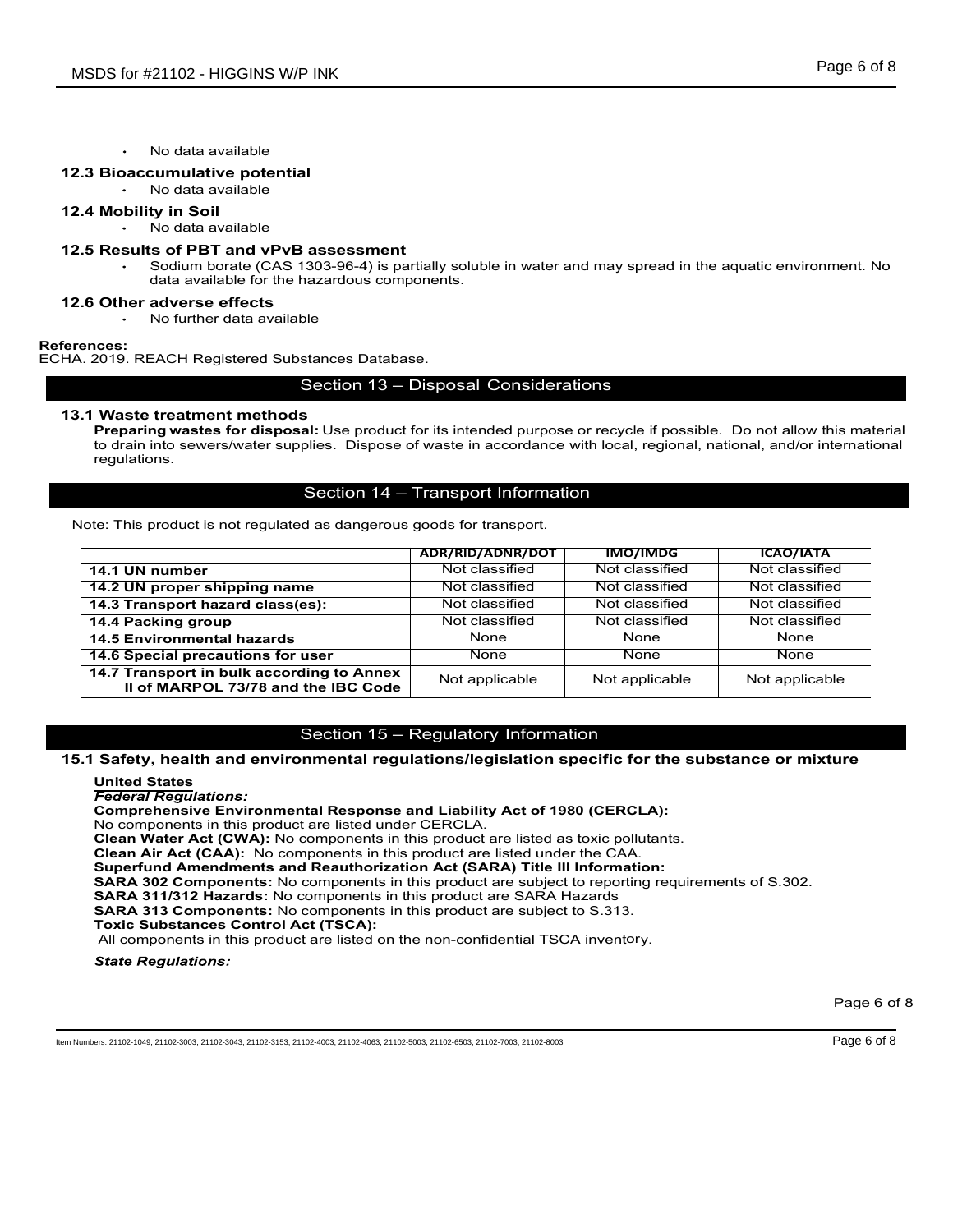DS for #21102 - HIGGINS W/P INK<br>
Page 7 of 8<br>
California: Carbon black (airborne, unbound particles of respirable size) (CAS No. 1333-86-4) is listed under<br>
Proposition 65 (CA Health & Safety Code Section 25249.5). No othe Page 7 of 8<br>
Page 7 of 8<br>
California: Carbon black (airborne, unbound particles of respirable size) (CAS No. 1333-86-4) is listed under<br>
Proposition 65 (CA Health & Safety Code Section 25249.5). No other components in this

# Canada

# International:

DS for #21102 - HIGGINS W/P INK<br>
Page 7 of 8<br>
California: Carbon black (sirborne, unbound particles of respirable size) (CAS No. 1333-86-4) is listed under<br>
Proposition 65 (CA Health & Safety Code Section 25249.5). No othe IARC: Carbon black (airborne, unbound particles of respirable size) (CAS No. 1333-86-4) is listed under<br>Proposition 65 (CA Health & Safety Code Section 25249.5). No other components in this product are listed.<br>CEPA DSL/ND 2B). To the mission black (airborne, unbound particles of respirable size) (CAS No. 1333-86-4) is listed under<br>
Proposition 65 (CA Health & Safety Code Section 25249.5). No other components in this product are listed.<br>
Can

# 15.2 Chemical Safety Assessment

| MSDS for #21102 - HIGGINS W/P INK                                                                                                                                                                                                                   |                                                                                         | Page 7 of 8 |
|-----------------------------------------------------------------------------------------------------------------------------------------------------------------------------------------------------------------------------------------------------|-----------------------------------------------------------------------------------------|-------------|
|                                                                                                                                                                                                                                                     |                                                                                         |             |
|                                                                                                                                                                                                                                                     |                                                                                         |             |
| California: Carbon black (airborne, unbound particles of respirable size) (CAS No. 1333-86-4) is listed under<br>Proposition 65 (CA Health & Safety Code Section 25249.5). No other components in this product are listed.                          |                                                                                         |             |
| Canada                                                                                                                                                                                                                                              |                                                                                         |             |
| <b>CEPA DSL/NDSL:</b> The components of this product are included on the DSL or are exempt from DSL/NDSL                                                                                                                                            |                                                                                         |             |
| requirements                                                                                                                                                                                                                                        |                                                                                         |             |
| International:<br>IARC: Carbon black (CAS No. 1333-86-4) particulate is classified as possibly carcinogenic to humans (Category                                                                                                                     |                                                                                         |             |
| 2B). No other components in this product are classified with respect to carcinogenicity.                                                                                                                                                            |                                                                                         |             |
| <b>15.2 Chemical Safety Assessment</b>                                                                                                                                                                                                              |                                                                                         |             |
| None available                                                                                                                                                                                                                                      |                                                                                         |             |
| Section 16 - Other Information                                                                                                                                                                                                                      |                                                                                         |             |
|                                                                                                                                                                                                                                                     |                                                                                         |             |
| List of acronyms and abbreviations:                                                                                                                                                                                                                 |                                                                                         |             |
| <b>ACGIH: American Conference of Governmental Industrial</b><br>Hygienists                                                                                                                                                                          | <b>IMDG: International Maritime Dangerous Goods</b>                                     |             |
| ADR: International Carriage of Dangerous Goods by Road<br>ADNR: Regulation for the Carriage of Dangerous Substances on                                                                                                                              | IMO: International Maritime Organization<br><b>MARPOL: Maritime Pollution</b>           |             |
| the Rhine<br><b>CAA: Clean Air Act</b>                                                                                                                                                                                                              | mg/L: Milligrams per Liter                                                              |             |
| <b>CAS: Chemical Abstract Service Number</b>                                                                                                                                                                                                        | NIH: National Institutes of Health                                                      |             |
| <b>CEPA: Canadian Environmental Protection Act</b><br><b>CERCLA: Comprehensive Environmental Response and Liability</b>                                                                                                                             | <b>NDSL: Non-Domestic Substance List</b><br>NTP: National Toxicology Program            |             |
| Act<br>CLP: Classification, Labelling and Packaging Regulation (EC) No                                                                                                                                                                              | <b>OSHA: Occupational Safety and Health Administration</b>                              |             |
| 1272/2008                                                                                                                                                                                                                                           |                                                                                         |             |
| <b>CWA: Clean Water Act</b><br><b>DSL: Domestic Substances List</b>                                                                                                                                                                                 | PBT: Persistent, Bioaccumulative and Toxic<br><b>PPE: Personal Protective Equipment</b> |             |
| <b>EC: European Commission</b>                                                                                                                                                                                                                      | ppm: Parts Per Million                                                                  |             |
| ECHA: European Chemicals Agency                                                                                                                                                                                                                     | REACH: Registration, Evaluation, Authorisation and<br><b>Restriction of Chemicals</b>   |             |
| <b>EINECS: European Inventory of Existing Chemical Substances</b><br>EPCRA: Emergency Planning and Community Right To Know Act                                                                                                                      | RID: International Carriage of Dangerous Goods by Rail<br>RTK: Right to Know            |             |
| <b>GHS: Globally Harmonized System</b>                                                                                                                                                                                                              | RTECS: Registry of Toxic Effects of Chemical Substances                                 |             |
| <b>HEPA: High Efficiency Particulate Air</b><br><b>HSE: Health Safety Executive</b>                                                                                                                                                                 | SARA: Superfund Amendment and Reauthorization Act<br><b>SDS: Safety Data Sheet</b>      |             |
| HSDB: Hazardous Substances Data Bank                                                                                                                                                                                                                | <b>STEL: Short-term Exposure Limit</b>                                                  |             |
| <b>IBC: International Bulk Chemical</b><br>IARC: International Agency for Research on Cancer                                                                                                                                                        | <b>TOXNET: Toxicology Data Network</b><br><b>TSCA: Toxic Substances Control Act</b>     |             |
| IATA: International Air Transport Association                                                                                                                                                                                                       | TWA: Time Weighted Average (8-hour)                                                     |             |
| ICAO: International Civil Aviation Organization<br><b>IDLH: Immediately Dangerous to Life or Health</b>                                                                                                                                             | <b>UN: United Nations</b><br>vPvB: very Persistent, very Bioaccumulative                |             |
|                                                                                                                                                                                                                                                     |                                                                                         |             |
| References:<br>European Chemicals Agency (ECHA) Registration, Evaluation, Authorisation and Restriction of Chemicals (REACH)                                                                                                                        |                                                                                         |             |
| European Chemicals Agency's Classification and Labelling Inventory Database                                                                                                                                                                         |                                                                                         |             |
| United States Occupational Safety and Health Administration (OSHA) Chemical Sampling Information                                                                                                                                                    |                                                                                         |             |
| Disclaimer:                                                                                                                                                                                                                                         |                                                                                         |             |
| To the best of our knowledge, the information contained herein is accurate. However, neither the above named supplier<br>nor any of its subsidiaries assumes any liability whatsoever for the accuracy or completeness of the information contained |                                                                                         |             |
| herein. Final determination of suitability of any material is the sole responsibility of the user. All materials may present                                                                                                                        |                                                                                         |             |
| unknown hazards and should be used with caution. Although certain hazards are described herein, we cannot guarantee<br>that these are the only hazards that exist.                                                                                  |                                                                                         |             |
| <b>Revision Indicator:</b> This is a new Safety Data Sheet.                                                                                                                                                                                         |                                                                                         |             |
| <b>Creation Date: December 2, 2019</b>                                                                                                                                                                                                              |                                                                                         |             |
|                                                                                                                                                                                                                                                     |                                                                                         | Page 7 of 8 |
|                                                                                                                                                                                                                                                     |                                                                                         |             |
| em Numbers: 21102-1049, 21102-3003, 21102-3043, 21102-3153, 21102-4003, 21102-4063, 21102-5003, 21102-6503, 21102-7003, 21102-8003                                                                                                                  |                                                                                         | Page 7 of 8 |

# References:

- 
- European Chemicals Agency's Classification and Labelling Inventory Database
- 

# Disclaimer: